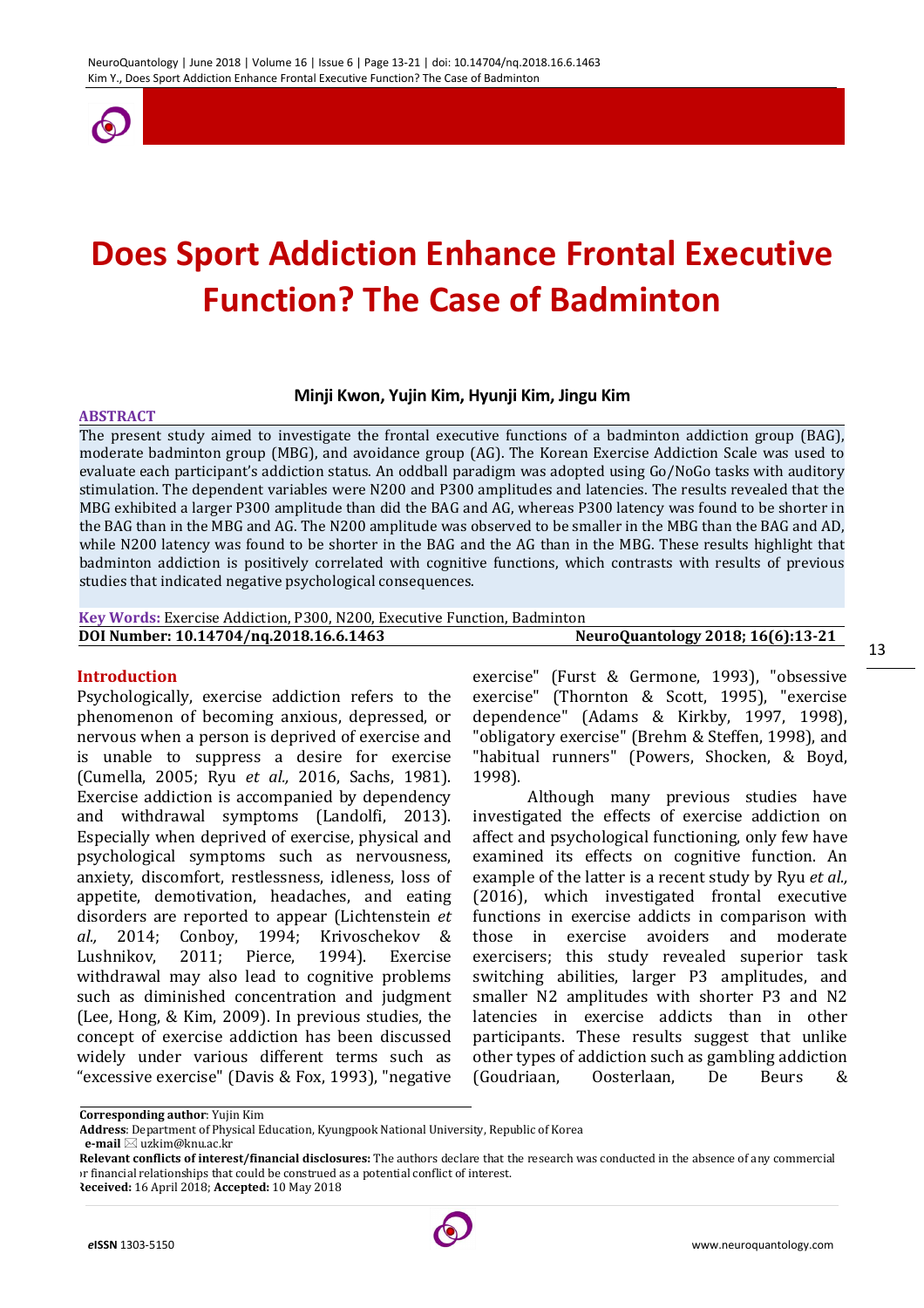Van Den Brink, 2006; Ledgerwood *et al.,* 2012), alcohol addiction (Goudriaan *et al.,* 2006; Lubman, Yücel & Pantelis, 2004), and Internet addiction (Dong, Zhou & Zhao, 2011; Zhou, Yuan & Yao, 2012), exercise addiction does not have negative effects on cognitive functions, but may rather improve neural efficiency.

Notably, unlike other behavioural addictions, exercise addiction does not negatively affect cognitive function. In the cases of addiction to alcohol, the Internet, and gambling, addicts have exhibited delayed reaction times and smaller N200 and P300 amplitudes with longer latencies (Dong *et al.,* 2011; Morie, De Sanctis, Garavan & Foxe, 2014), reflecting their weaknesses in stimulus recognition, cognitive processing (N200), and decision making (P300).

However, Ryu *et al.,* (2016) proposed that exercise addiction has positive effects on cognitive control. A plethora of studies on the relationship between exercise and cognitive function, although not focusing in particular on exercise addiction, have reported a positive effect of exercise on cognitive functions, such as executive function (Chang, Laban, Gapin, & Etnier, 2012; Guiney & Machado, 2013; Smith *et al*., 2010). Davis *et al*., (2011) also argued that aerobic exercise improved cognitive performance by increasing frontal cortical activity and reducing posterior parietal activity. In addition, it is accepted that regular exercise (Hillman, Kramer, Belopolsky, & Smith, 2006; Kamijo & Takeda, 2010), high intensity exercise (Baker *et al*., 2010; Brown *et al*., 2012), and daily physical activity (Eggermont *et al*., 2009) also have beneficial effects on cognitive control and function.

To date, studies examining the relationship between exercise and cognition have found little evidence that exercise has a negative effect on cognitive function. However, in some studies examining exercise addiction from a psychological perspective, such excessive exercise is reported to have a negative influence on mental health (Berczik *et al*., 2012), psychological functioning (Broman-Fulks, Kelso, & Zawilinski, 2015), and emotion (Gapin, Etnier, & Tucker, 2009). The question is why exercise addiction has a negative impact on mental health but a positive impact on cognitive function. As there has only been a single study investigating cognitive function in exercise addicts, there appeared to be the need for a follow-up study elucidating whether Ryu *et al*.'*s* (2016) conclusion that

exercise addiction has a positive effect on executive function can be generalised.

Therefore, this study aimed to examine the frontal executive function in subjects addicted to badminton neurophysiologically using a Go/Nogo task. Based on the findings by Ryu *et al.,* (2016), it was expected that the badminton addiction group would exhibit larger P300 amplitudes with shorter latencies and smaller N200 amplitudes with shorter latencies compared to moderate player group and avoidance group.

# **Methods**

## *Participants*

A total of 125 questionnaires were collected from various badminton clubs in Daegu, and 45 respondents (30 men and 15 women) were selected as the study participants. The participants were aged 20-29 years (mean = 22.06), had badminton experience of 1-3 years, and played badminton for 7-10 hours per week. The Korean Exercise Addiction Scale (KEAS) (Kang, 2009) was used to evaluate each participant's addiction status. Based on the KEAS scores, the top 20% was defined as the badminton addiction group (BAG) ( $n = 15$ ), the middle 50% as the moderate badminton group (MBG)  $(n = 15)$ , and the bottom 20% as the badminton avoidance group (AG) (n = 15). No participants had previous experience with similar experiments and all were free of neurological impairments. The study was conducted after receiving written informed consent from all participants and approval from the Kyungpook National University research ethics committee.

## *Materials*

The KEAS consists of 18 questions covering five aspects of exercise addiction: withdrawal symptoms, conflict, affection, tolerance, and obsession. A score of more than 63 qualifies a person as an exercise addict. A score of less than 30 indicates exercise avoidance, and scores between 40 and 45 were classified as normal. The test-retest reliability of KEAS ranges from .70 to .87, and the reliability of all sub-factors is very high.

# *Task and experimental paradigm*

In order to examine the frontal executive functions, an oddball paradigm using Go/NoGo tasks with auditory stimulation was adopted. The Go and NoGo stimuli were beep sounds of 2000 and 1000 Hz, respectively. A total of 300 stimuli

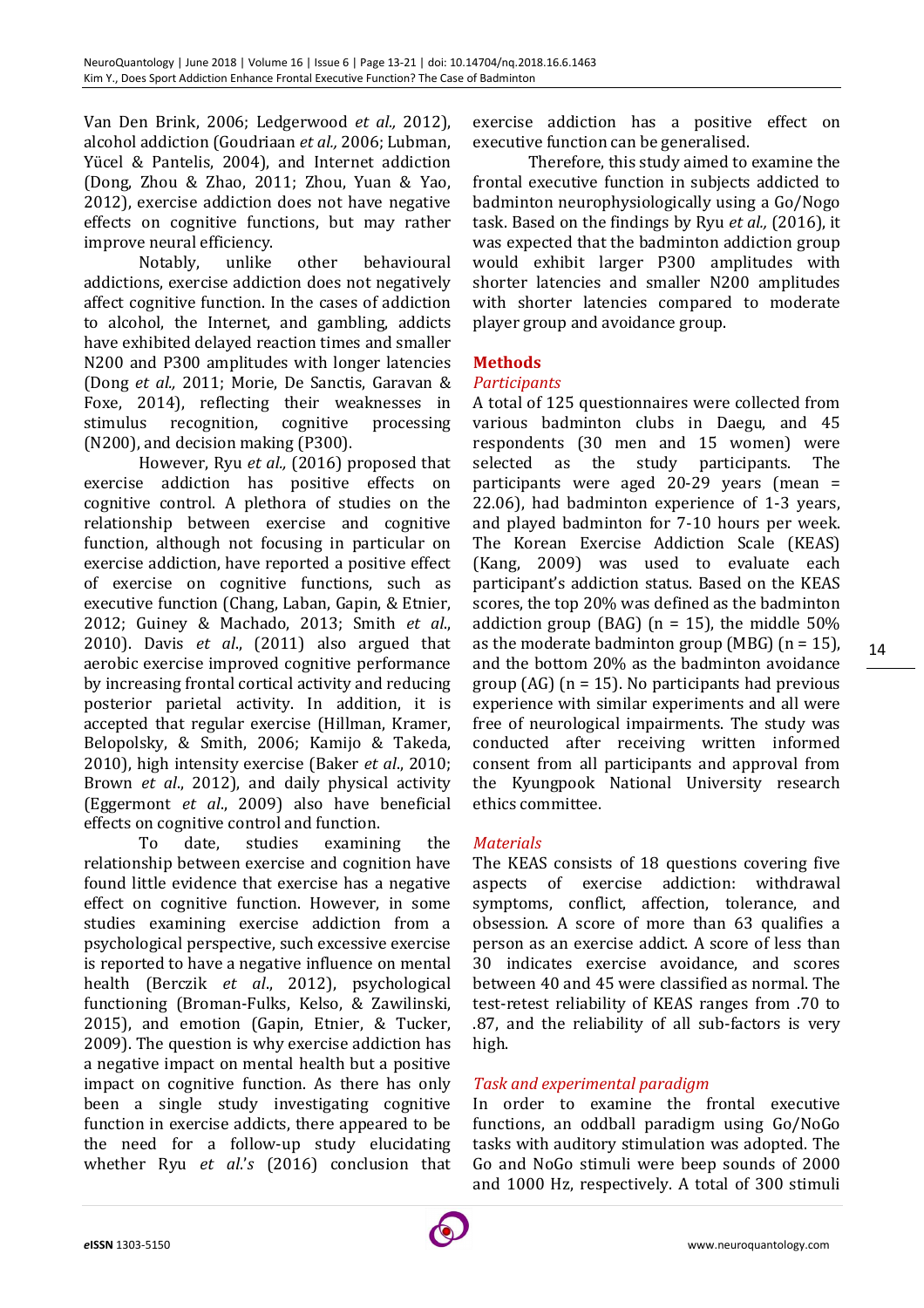(20% Go and 80% NoGo) were presented in a randomised order. Each stimulus was presented for 500 ms with an inter-stimulus interval of 1500 ms. Participants were asked to press the button as quickly as possible on Go stimuli and not to respond to NoGo stimuli. The experimental task design is presented in Figure 1.



**Figure 1.** Go/NoGo task

## *Procedure*

Upon arriving at the laboratory, participants were informed about the purpose, procedure, and task of the experiment. After signing an informed consent form, each participant was seated in a comfortable chair and all metal objects that could interfere with data collection were removed from his/her body. Impurities were removed from the skin by wiping with alcohol cotton pads, and head circumference was measured so that an electrode cap could be fitted according to the International 10-20 electrode arrangement method (Jasper, 1958). Ag/AgCl gel was injected into the scalp at the electrode sites of Fp1, Fp2, F3, Fz, F4, F7, F8, Cz, Pz and Fpz serving as a ground. Continuous EEG data were referenced online to the right earlobe (A2), while the signal from the left earlobe (A1) was used for an averaged ear reference to reduce lateral bias. For all channels, impedance levels were maintained at less than 5 kΩ. The participants were instructed to avoid any unnecessary body movements, including blinking or swallowing, during the experiment. Participants were also informed that they were free to withdraw from the study at any time. The stimulus was presented using a screen and speaker positioned at a 60-cm distance from the participant's eye.

## *Data collection and analysis*

EEG data were obtained using QEEG-8 (LXE5208, LAXTHA Inc., Daejeon, South Korea) and analysed using the TeleScan (version 3.2.3) software. The collected raw data were processed through ensemble averaging with a Telescan Analysis tool. All raw data including EEG activity and response

times were converted into a text file, and the peak amplitudes and latencies of N200 and P300 were analysed using the Signal Analysis application.

## *Statistical analysis*

To examine the effects of badminton addiction on the ERP measures, 3 (group)  $\times$  2 (task)  $\times$  8 (site) three-way analysis of variance (ANOVA) was conducted. The dependent variables were the N200 and P300 amplitudes and latencies. Tukey's honestly significant difference test was used for post-hoc tests. One-way ANOVAs were performed to verify group differences in reaction time and response accuracy. The statistical significance threshold was set to  $\alpha = .05$ .

# **Results**

## *Reaction time*

In the analysis of reaction time, a main effect of group  $[F(2, 42) = 3.072, P < .001, \eta p^2 = .982]$  was revealed. In the post hoc tests, the BAG  $(M = 0.54)$ , SD = 0.09) showed faster reaction times relative to the MBG ( $M = 0.55$ , SD = 0.05) and AG ( $M =$  $0.60$ , SD =  $0.09$ ).

### *Response accuracy*

In the analysis of response accuracy, the AG showed higher accuracy than the MBG and BAG; this effect, however, did not reach statistical significance  $[F(2, 42) = 2.938, P > .05, \eta p^2 = .123]$ .

## *P300 amplitude*

In the analysis of P300 amplitude, significant main effects of group  $[F(2, 672) = 35.286, P < .001, np^2]$  $= .095$ ], task [F(1, 672) = 25.423, P < .001,  $np^2$  = .036], and site  $[F(7, 672) = 2.806, P < .01, \eta p^2 =$ .028] were found. A Group  $\times$  Task interaction effect [F(14, 672] = 13.464, P < .001,  $np^2$  = .039] was also significant. In the post *hoc* test for the group main effect, the MBG exhibited a larger P300 amplitude compared to the BAG and AG. A post *hoc* comparison between tasks showed that the P300 amplitude for the target stimulus was larger than for the standard stimulus. Post *hoc* testing also revealed that the Cz site exhibited a smaller P300 amplitude relative to the Fp1, Fp2, F3, and F4 sites, while Fp1 and Fp2 showed a greater amplitude than F7 and F8(Figure 3). Post *hoc* tests for Group × Task interaction showed a greater P300 amplitude in the BAG than in the MBG and AG for target stimuli, whereas the MBG showed greater P300 amplitudes for the standard stimuli (Figure 2. a.). Interaction effects for Group  $\times$  Site [F(2, 672) = .631, P > .05, np<sup>2</sup> = .013], Task  $\times$ 

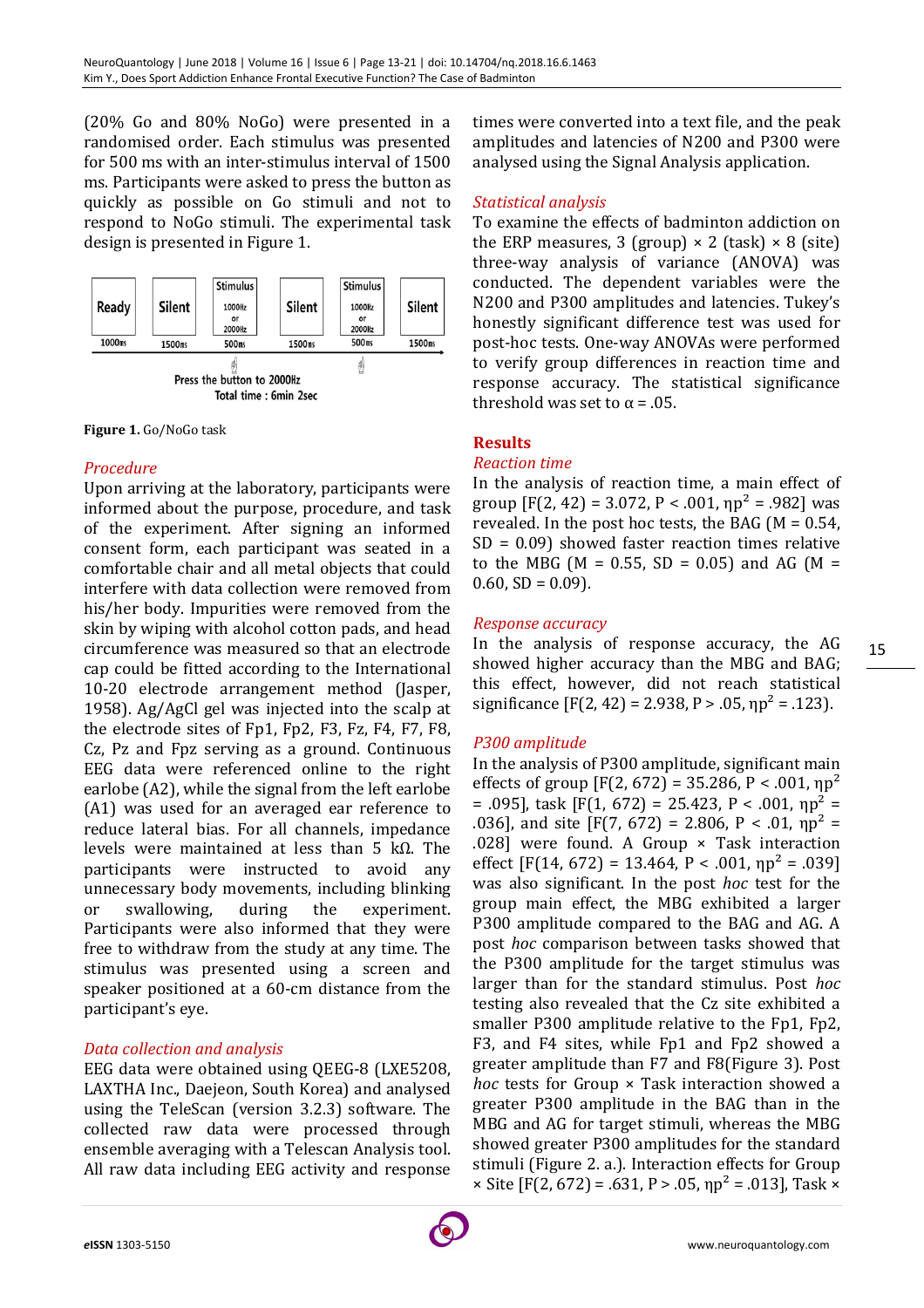Site  $[F(7, 672) = 1.512, P > .05, \eta p^2 = .016]$ , Group  $\times$  Task  $\times$  Site [F(14, 672) = .167, P > .05,  $np^2$  = .003] were not observed.

#### *P300 latency*

In the analysis of P300 latency, significant main effects emerged for group  $[F(2, 672) = 183.215, P]$  $<$  .001,  $np^2$  = .353], task [F(1, 672) = 167.812, P <. 001,  $np^2$  = .200], and site [F(7, 672) = 2.702, P < .01,  $np^2 = .027$ ], with an interaction effect of Group × Task [F(2, 672) = 179.351, P < .001,  $np^2$  = .348]. Post *hoc* tests revealed that the P300 latency was longer for the MBG than the BAG and the AG, while it was shorter for the target stimulus than for the standard stimulus (Figure 2. b.). In addition, post hoc tests found that P300 latency was shorter at Cz compared to other regions (Figure 3). Post *hoc* comparisons for interaction effects revealed no significant difference between the groups for the target stimulus; however, the MBG showed a shorter P300 latency than the AG and BAG for the standard stimulus. Significant interaction effects did not emerge for Group  $\times$  Site [F(14, 672) = 1.056, P > .05,  $np^2$  = .022], Task × Site [F(7, 672) = 1.667, P > .05,  $np^2$  = .017], and Group × Task × Site  $[F(14, 672) = .944, P > .05, \eta p^2 = .019].$ 

#### *N200 amplitude*

In the analysis of N200 amplitude, significant main effects of group  $[F(2, 672) = 7.650 P < .01,$  $np^2 = .022$ ], task [F(1, 672) = 18.686, P < .001, np<sup>2</sup>

 $= .027$ ], and site [F(7, 672) = 4.256, P < .001,  $np^2$  = .042] were found. Post *hoc* tests revealed that the N200 amplitude was larger in the AG relative to the BAG and the MBG, with no significant difference between the BAG and MBG (Figure 2. c.). N200 amplitude was larger for the target stimulus compared to the standard stimulus. In addition, N200 amplitude was smaller at Fp1 and Fp2 compared to F4, Fz, and Cz, while Cz showed a larger amplitude than all other sites (Figure 3). Interaction effects were not significant for Group  $\times$  Task [F(2, 672) = 2.001, P > .05,  $np^2$  = .006], Group × Site [F(14, 672) = .299> .05,  $np^2$  = .006], Task  $\times$  [F(7, 672) = .453 P > .05,  $np^2$  = .005], and Group  $\times$  Task  $\times$  Site [F(14, 672) = .112, P  $> .05$ , np<sup>2</sup>  $= .002$ ].

#### *N200 latency*

In the analysis of N200 latency, a significant main effect of group  $[F(2, 672) = 7.079, P < .01, np^2 =$ .021] emerged. Post *hoc* tests revealed a longer N200 latency in the MBG than in the AG and BAG (Figure 2. d.). Neither the main effects of task [F(1,  $(672) = .002$ , P >  $.05$ ,  $np^2 = .000$ ] and site [F(7, 672)  $= .324$ ,  $P > .05$ ,  $np^2 = .003$  nor the interaction effects of Group  $\times$  Task [F(2, 672) = 1.603, P  $> 0.05$ ,  $np^2 = .005$ , Group  $\times$  Site [F(14, 672) = .149, P > .05,  $np^2 = .003$ , Task × Site [F(7, 672) = .670 P > .05,  $np^2$  = .007], and Group × Task × Site [F(14,  $(672) = .610$ , P >  $.05$ ,  $np^2 = .013$  reached statistical significance.



**Figure 2.** a. P300 amplitude as a function of group and task b. P300 latency as a function of group and task c. N200 amplitude by group d. N200 latency by group

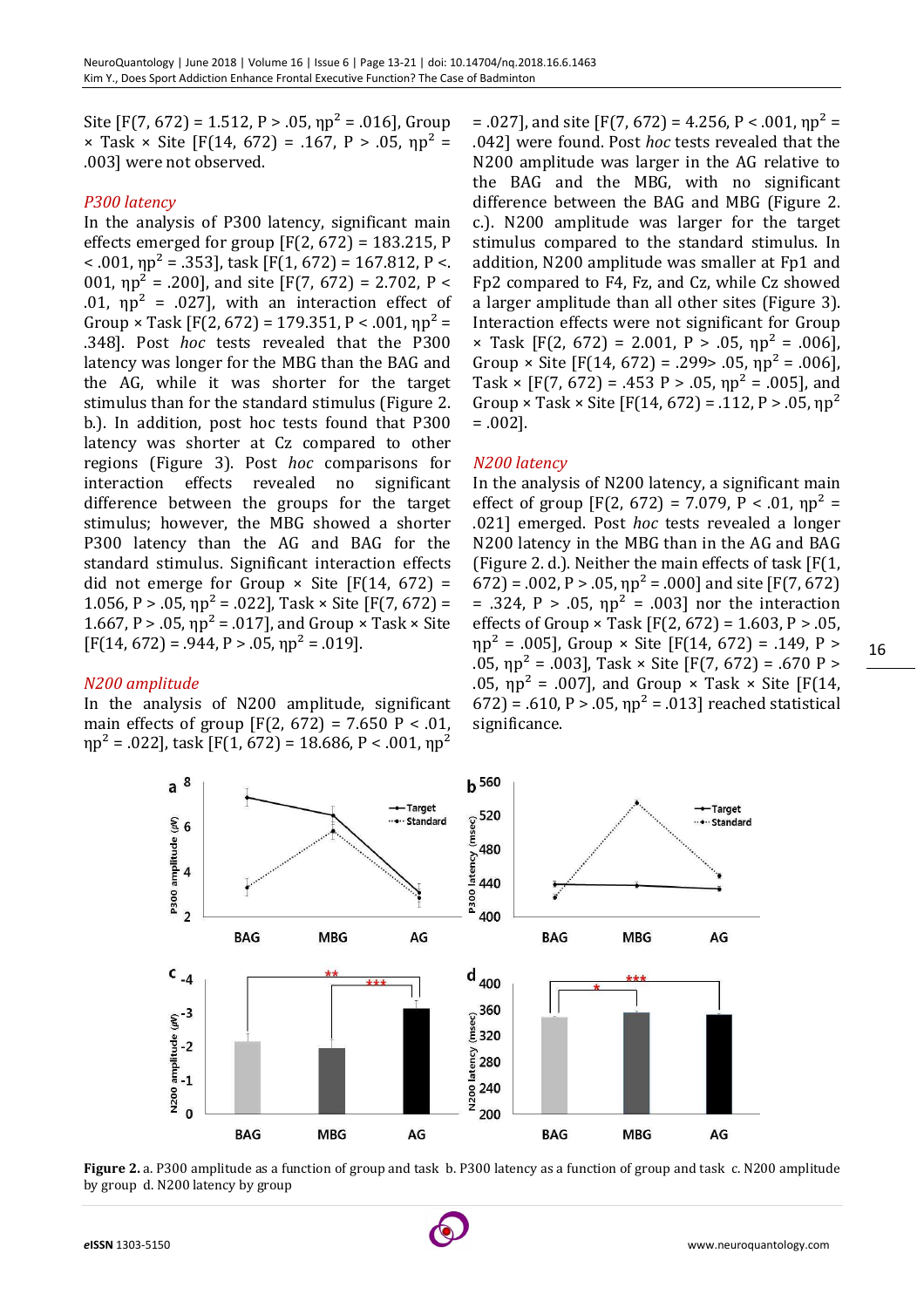

**Figure 3.** Average waveforms by group and site

#### **Discussion**

The present study aimed to investigate the frontal executive functions of a badminton addiction group (BAG), moderate badminton group (MBG), and avoidance group (AG). We found that the BAG exhibited shorter reaction times compared to the MBG and AG, and it seems plausible to attribute these to extensive badminton practice over a long period of time. This claim is supported by Dube, Mungal, and Kulkarni (2015) who revealed that the visual response time of badminton players was shorter than that of a control group. The finding of shorter reaction times of the BAG in the present study suggests that badminton addiction differs from other behaviour or substance addictions such as Internet, alcohol, drug, or cocaine addiction (Dong *et al.,* 2011; Morie *et al.,* 2014; Ryu *et al.,* 2016) in terms of its effect on cognitive functioning.

The results show larger P300 amplitudes in the MBG than in the BAG and AG. P300 amplitude is closely related to attention and decision making regarding a given stimulus (Johnson, 1988). Higher P300 amplitude indicates greater confidence in decision making (Hillyard, Squires, Bauer, & Lindsay, 1971). In this study, the BAG was found to show a lower P300 amplitude than the MBG. Our suggested reason for this finding is that badminton is a high-intensity sport that activates a broad range of muscle groups and consumes a lot of energy compared to other forms of exercise (Sarshin, Mohammadi, Shahrabad, & Sedighi, 2011; Raman & Nageswaran, 2013); thus, it could be hypothesised that fatigue with a decreased capacity for attention and concentration due to continued high intensity exercise might have affected a delay in cognitive processing in the BAG participants. Many studies support this interpretation by reporting that high intensity exercise reduces cognitive function more than low or moderate intensity exercise does (Kamijo, Nishihira, Higashiura, & Kuroiwa, 2007;

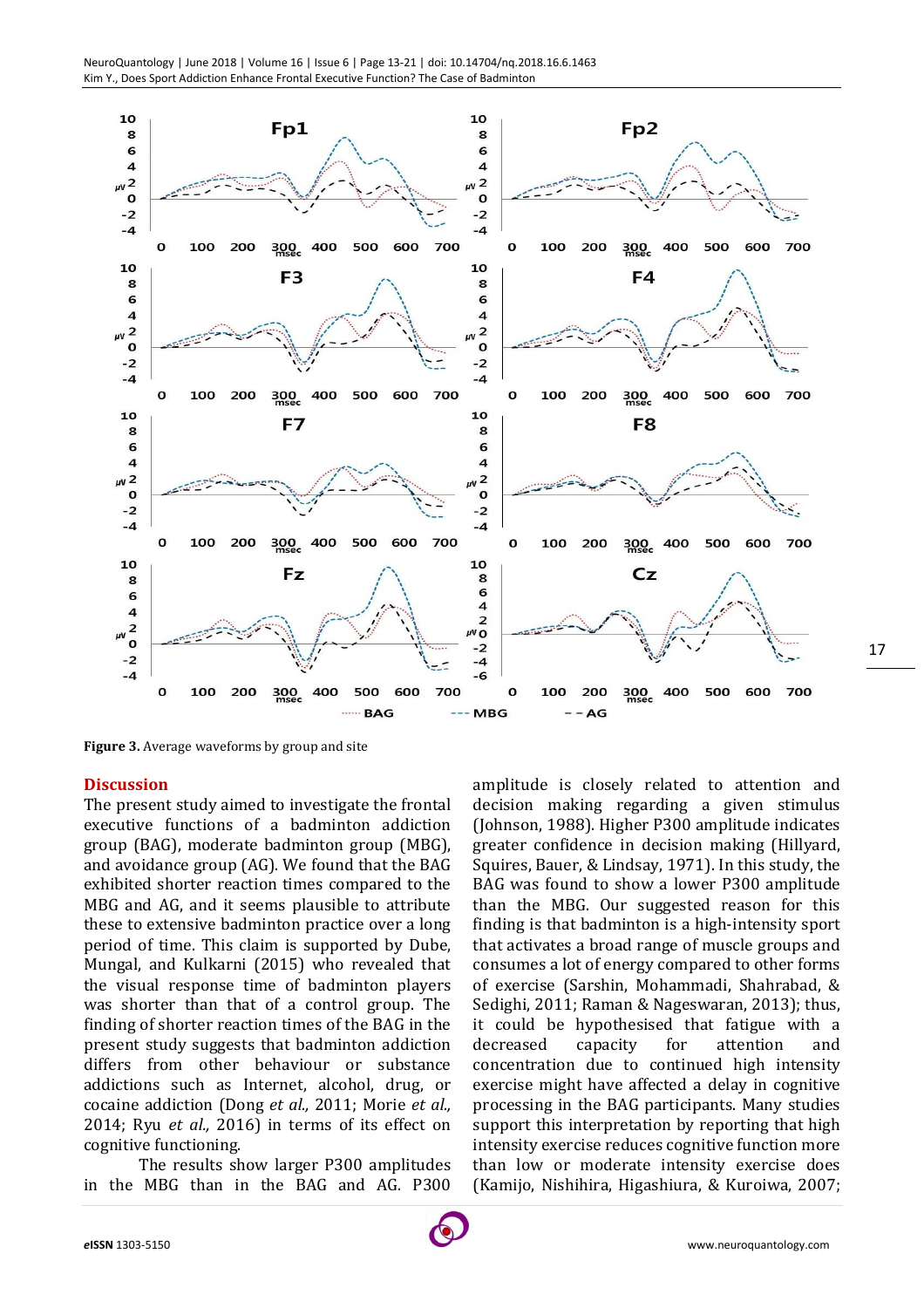Kamijo *et al.,* 2009; McMorris & Hale, 2012). In addition, Dietrich (2003) and Dietrich and Audiffren (2011) reported that moderate exercise using the reticular-activating hypofrontality (RAH) model improved performance by increasing attention and arousal, while excessive exercise led to increased activation in the premotor and supplementary motor cortex with reduced activation in the frontal area, resulting in a decline in cognitive abilities. The higher P300 of the MBG is also consistent with previous studies (Kamijo *et al.,* 2007; Kamijo *et al.,* 2009; McMorris & Hale, 2012) which argued that moderate exercise is helpful in activating cognitive function. In addition, McMorris & Hale (2012) and McMorris, Sproule, Turner and Hale (2011) support the findings of the present study by arguing that moderate exercise can increase neurotransmitters and the level of arousal, which facilitates cognitive performance.

P300 latency reflects the speed of information processing during decision making (Patel & Azzam, 2005), and in this study, was found to be shorter in the BAG than in the MBG and AG. These results indicate that the speed of information processing was higher in the BAG than in the MBG and the AG during the experiment. The reason for this appears to be the group difference in reaction time as a function of the amount of exercise affecting information processing speed; BAG participants exercised longer and more often than the MBG participants and thus trained for shorter reaction times. According to existing studies, physical activity promotes the production of brain-derived neurotrophic factor (BDNF) and shortens reaction times (Chang, Huang, Chen, & Hung 2013; Ebersbach *et al.,* 2014). In particular, it is known that with boosted BDNF levels cognitive processing improves and information processing speed increases (Ferris, Williams, & Shen, 2007; Tang, Chu, Hui, Helmeste, & Law, 2008). Lee *et al.,* (2014) also suggested that physical activity shortens reaction times and increases BDNF concentration. Hillman *et al.,* (2006) argued that physical activity shortens P300 latency and increases information processing speed. Although these previous studies have not investigated specifically subjects addicted to exercise, it is accepted that exercise improves cognitive functioning as the present study suggests. The present study found that unlike e.g. gambling (Goudriaan *et al.,* 2006; Ledgerwood *et al.,* 2012) and drug addiction (Lundqvist, 2005; Morie *et al.,*

2014), exercise addiction has a positive effect on cognitive processing speed, as Ryu *et al.,* (2016) suggested.

N200 amplitude was observed to be smaller in the MBG than in the BAG and AD. This ERP represents the intensity of cognitive processing associated with recognition and distinction of a given stimulus (Woods, 1990) and cognitive information processing related to response suppression (Mattler, van der Lugt, & Münte; (Donkers & Van Boxtel, 2004). The smaller the N200 amplitude, the easier it is to recognise the stimulus (Donkers & Van Boxtel, 2004). The larger N200 amplitude in the BAG and AG may indicate that these two groups found it more difficult to distinguish between the stimuli or inhibit responses to a given stimulus. In general, when dealing with a task with difficult-todistinguish stimuli, the activity of the anterior cingulate cortex increases, which is known to boost the N200 amplitude (Patel & Azzam, 2005; Yeung, Botvinick, & Cohen, 2004). On the other hand, the lower N200 amplitude observed in the MBG seems to reflect improved cognitive function because of moderate exercise. The lower N200 amplitude of the MBG found in this study supports findings from previous studies which argued that moderate and low intensity exercise has a more positive effect on cognitive function than high intensity exercise (Kamijo *et al.,* 2007; Kamijo *et al.,* 2009; McMorris & Hale, 2012). The difference in N200 amplitude observed in the present study suggests that one's ability to process information and suppress responses may weaken with either continued excessive exercise or no exercise.

N200 latency was found to be shorter in the BAG and AG than the MBG. N200 latency is known to reflect response conflict (Nieuwenhuis, Yeung, Van Den Wildenberg & Ridderinkhof, 2003) and cognitive and behavioural processing time associated with response inhibition (Falkenstein, Hoormann, & Hohnsbein, 1999; Mattler *et al.,* 2006). Therefore, the shorter latency in the BAG may imply that regular and intensive exercise improves behavioural and cognitive processing functions. This study supports the results of a previous study (Yagi, Coburn, Estes, & Arruda, 1999) showing that regular exercise reduces the latency of the N2, and is consistent with the study of Ryu *et al.*, (2016) which reported shorter N200 latency in both subjects addicted to exercise and exercise avoiders compared to moderate exercisers. Our results suggest that exercise addiction has no

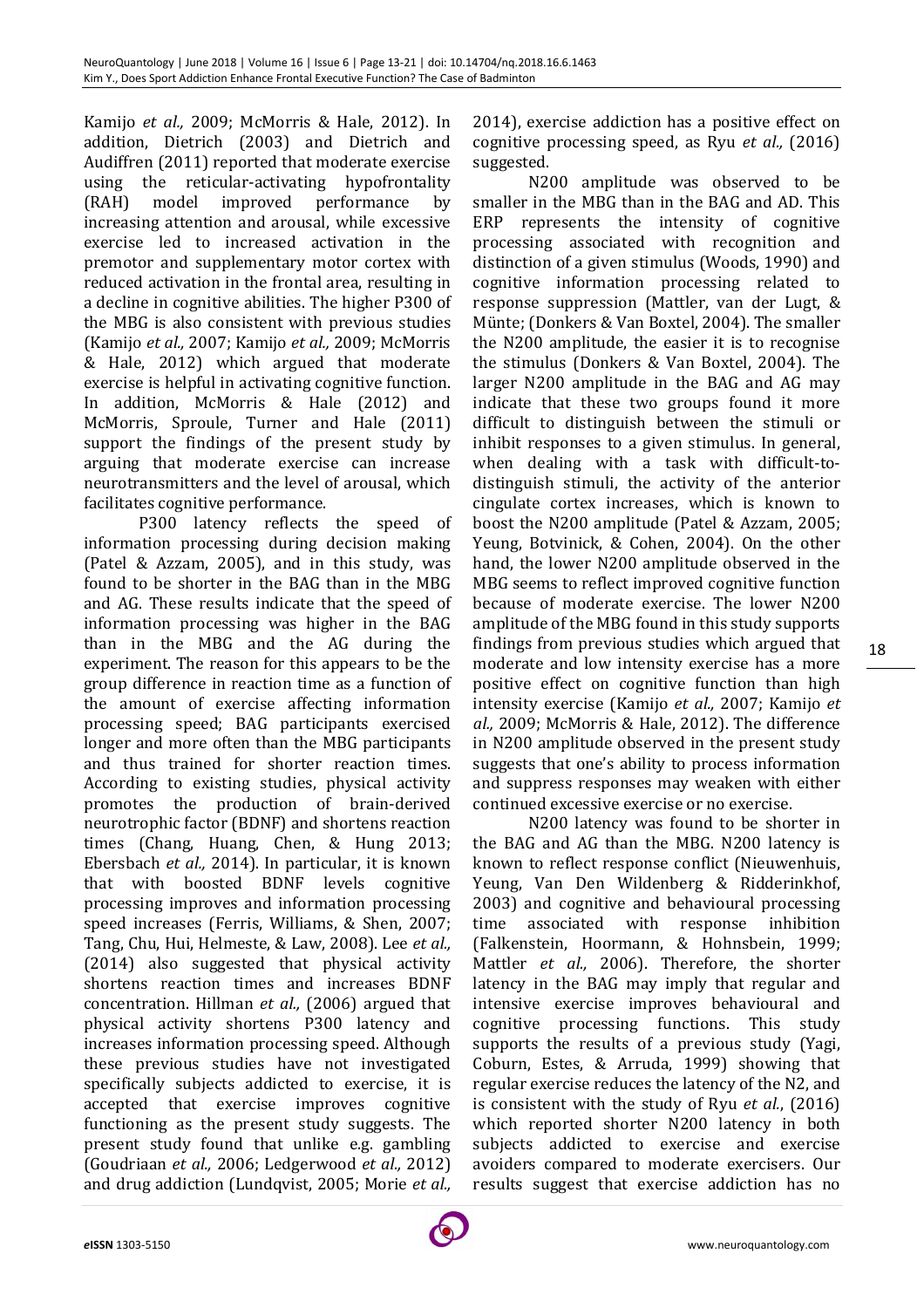negative effect on cognitive functioning; rather, exercise addiction has the potential to improve executive function.

However, surprisingly, the AG also showed shorter N200 latencies than did the MBG. A possible explanation of this observation is that the subjects in the AG may have pressed the arrow button more quickly because they were paying less attention to following the task instructions, rather than because their stimulus discrimination process or cognitive control were superior to those of BAG and MBG participants. In brief, AG participants were fast (short N200 latency), but often pressed the wrong button (showing a lower response accuracy, however with the difference not reaching statistical significance). Sedentary individuals tend to be passive, which may account for their poor attention to a given task. On the other hand, N200 latency in drug and gambling addicts has been reported to be prolonged (Smith, Johnstone, & Barry, 2008).

In conclusion, the BAG exhibited faster reaction times than did the MBG and AG, and the N200 and P300 latencies were shortest in the MBG. The AG participants showed the largest N200 amplitudes on average, while their P300 amplitudes were the lowest. To examine executive functions in the BAG, MBG, and AG, the P300 and N200 results were analysed, which led to the following conclusion: addiction to sport, particularly badminton, enhances executive function, unlike other addictions, which deteriorate cognitive function. These results highlight that sport addiction is positively correlated with cognitive function, which is in contrast to previous studies indicating negative psychological consequences. Further studies are required to examine cognitive function in relation to addiction in various different sports.

#### **References**

- Adams J, Kirkby RJ. Exercise dependence: a review of its manifestation, theory and measurement. Research in Sports Medicine: An International Journal 1998; 8(3): 265-76.
- Adams J, Kirkby R. Exercise dependence: A problem for sports physiotherapists. Australian journal of physiotherapy 1997; 43(1): 53-58.
- Baker LD, Frank LL, Foster-Schubert K, Green PS, Wilkinson CW, McTiernan A, Plymate SR, Fishel MA, Watson GS, Cholerton BA, Duncan GE. Effects of aerobic exercise on mild cognitive impairment: a controlled trial. Archives of Neurology 2010; 67(1): 71-79.
- Berczik K, Szabó A, Griffiths MD, Kurimay T, Kun B, Urbán R, Demetrovics Z. Exercise addiction: symptoms, diagnosis, epidemiology, and etiology. Substance Use & Misuse 2012; 47(4): 403-17.
- Brehm BJ, Steffen JJ. Relation between obligatory exercise and eating disorders. American Journal of Health Behavior 1998; 22(2):108-19.
- Broman-Fulks, JJ, Kelso K, Zawilinski L. Effects of a single bout of aerobic exercise versus resistance training on cognitive vulnerabilities for anxiety disorders. Cognitive Behaviour Therapy 2015; 44(4): 240-51.
- Brown BM, Peiffer JJ, Sohrabi HR, Mondal A, Gupta VB, Rainey-Smith SR, Taddei K, Burnham S, Ellis KA, Szoeke C, Masters CL. Intense physical activity is associated with cognitive performance in the elderly. Translational Psychiatry 2012; 2(11): e191.
- Chang YK, Huang CJ, Chen KF, Hung TM. Physical activity and working memory in healthy older adults: an ERP study. Psychophysiology 2013; 50(11): 1174-82.
- Chang YK, Labban JD, Gapin JI, Etnier JL. The effects of acute exercise on cognitive performance: a meta-analysis. Brain Research 2012; 1453: 87-101.
- Conboy JK. The effects of exercise withdrawal on mood states in runners. Journal of Sport Behavior 1994; 17(3): 188.
- Cumella EJ. The heavy weight of exercise addiction. Behavioral Health Management 2005; 25(5): 26-31.
- Davis C, Fox J. Excessive exercise and weight preoccupation in women. Addictive Behaviors 1993; 18(2): 201-11.
- Davis CL, Tomporowski PD, McDowell JE, Austin BP, Miller PH, Yanasak NE, Allison JD, Naglieri JA. Exercise improves executive function and achievement and alters brain activation in overweight children: a randomized, controlled trial. Health Psychology 2011; 30(1): 91-98.
- Dietrich A and Audiffren M. The reticular-activating hypofrontality (RAH) model of acute exercise. Neuroscience & Biobehavioral Reviews 2011; 35(6): 1305-25.
- Dietrich A. Functional neuroanatomy of altered states of consciousness: the transient hypofrontality hypothesis. Consciousness and Cognition 2003; 12(2): 231-56.
- Dong G, Zhou H, Zhao X. Male Internet addicts show impaired executive control ability: evidence from a color-word Stroop task. Neuroscience Letters 2011; 499(2): 114-18.
- Donkers FC, Van Boxtel GJ. The N2 in go/no-go tasks reflects conflict monitoring not response inhibition. Brain and Cognition 2004; 56(2): 165-76.
- Dube SP, Mungal SU, Kulkarni, MB. Simple visual reaction time in badminton players: a comparative study. National Journal of Physiology, Pharmacy & Pharmacology 2015; 5(1): 18-20.
- Ebersbach G, Ebersbach A, Gandor F, Wegner B, Wissel J, Kupsch A. Impact of physical exercise on reaction time in patients with Parkinson's disease—data from the berlin BIG study. Archives of Physical Medicine and Rehabilitation 2014; 95(5): 996-99.
- Eggermont LH, Milberg WP, Lipsitz LA, Scherder EJ, Leveille SG. Physical activity and executive function in aging: the MOBILIZE Boston Study. Journal of the American Geriatrics Society 2009; 57(10): 1750-56.
- Falkenstein M, Hoormann J, Hohnsbein J. ERP components in Go/Nogo tasks and their relation to inhibition. Acta Psychologica 1999; 101(2-3): 267-91.
- Ferris LT, Williams JS, Shen CL. The effect of acute exercise on serum brain-derived neurotrophic factor levels and cognitive function. Medicine & Science in Sports & Exercise 2007; 39(4): 728-34.
- Furst DM, Germone K. Negative addiction in male and female runners and exercisers. Perceptual and Motor Skills 1993; 77(1): 192-94.

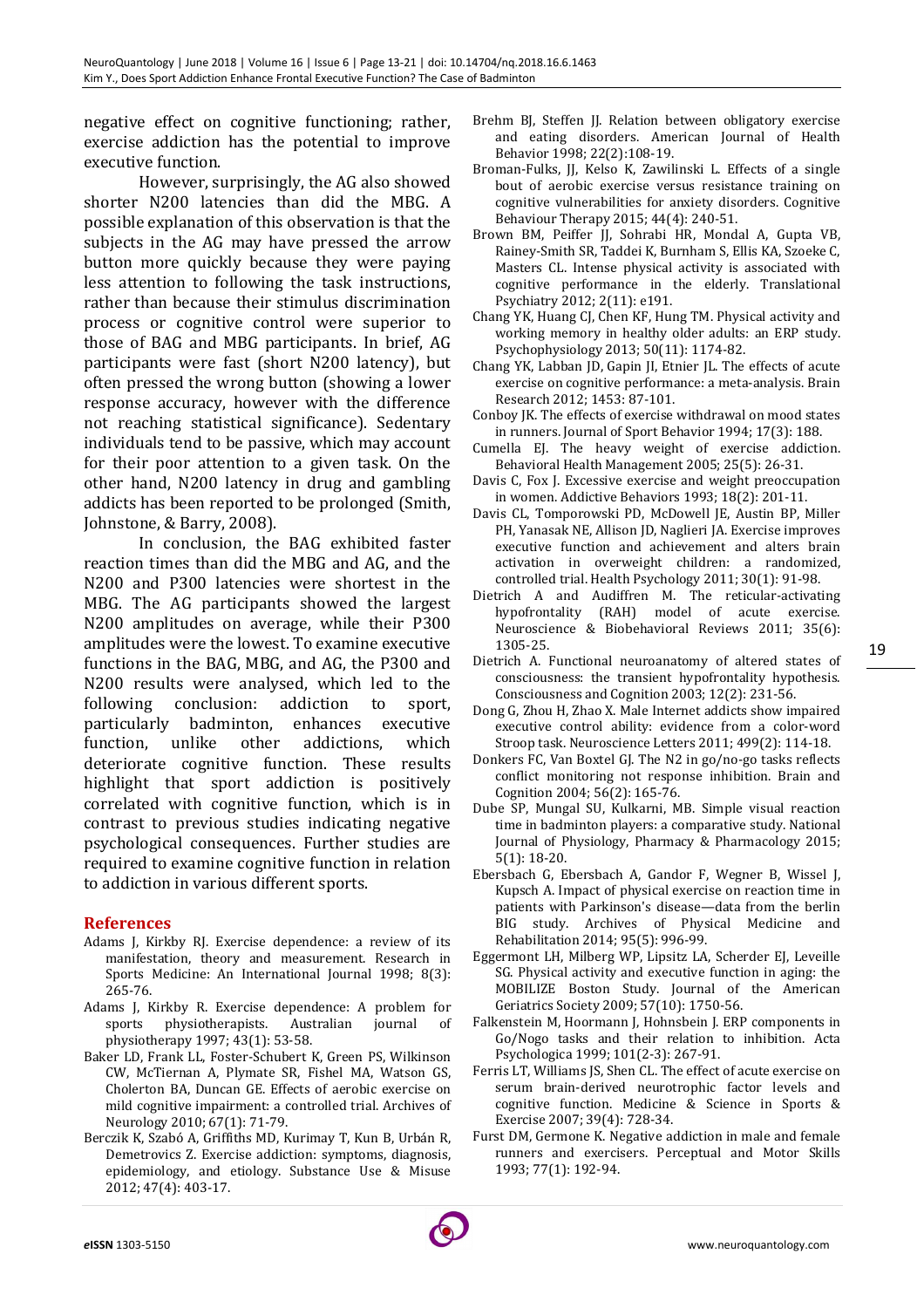- Gapin J, Etnier JL, Tucker D. The relationship between frontal brain asymmetry and exercise addiction. Journal of Psychophysiology 2009; 23(3): 135-42.
- Goudriaan AE, Oosterlaan J, De Beurs E, Van Den Brink W. Neurocognitive functions in pathological gambling: a comparison with alcohol dependence, Tourette syndrome and normal controls. Addiction 2006; 101(4): 534-47.
- Guiney H, Machado L. Benefits of regular aerobic exercise for executive functioning in healthy populations. Psychonomic Bulletin & Review 2013; 20(1): 73-86.
- Hillman CH, Kramer AF, Belopolsky AV, Smith, DP. A crosssectional examination of age and physical activity on performance and event-related brain potentials in a task switching paradigm. International Journal of Psychophysiology 2006; 59(1): 30-39.
- Hillyard SA, Squires KC, Bauer JW, Lindsay PH. Evoked potential correlates of auditory signal detection. Science 1971; 172(3990): 1357-60.
- Jasper HH. The ten twenty electrode system of the international federation. Electroencephalography and Clinical Neurophysiology 1958; 10: 371-75.
- Johnson R. The amplitude of the P300 component of the event-related potential: Review and synthesis. Advances in psychophysiology 1988; 3: 69-137.
- Kamijo K, Takeda Y. Regular physical activity improves executive function during task switching in young adults. International Journal of Psychophysiology 2010; 75(3): 304-11.
- Kamijo K, Hayashi Y, Sakai T, Yahiro T, Tanaka K, Nishihira Y. Acute effects of aerobic exercise on cognitive function in older adults. Journals of Gerontology: Series B 2009; 64(3): 356-63.
- Kamijo K, Nishihira Y, Higashiura T, Kuroiwa K. The interactive effect of exercise intensity and task difficulty on human cognitive processing. International Journal of Psychophysiology 2007; 65(2): 114-21.
- Kang S. Development of Korean exercise addiction scale. Korean Journal of Physical Eduaction 2009; 48(3): 131- 45.
- Krivoschekov SG, Lushnikov ON. Psychophysiology of sports addictions (exercise addiction). Human Physiology 2011; 37(4): 509.
- Landolfi E. Exercise addiction. Sports Medicine 2013; 43(2): 111-19.
- Ledgerwood DM, Orr ES, Kaploun KA, Milosevic A, Frisch GR, Rupcich N, Lundahl LH. Executive function in pathological gamblers and healthy controls. Journal of Gambling Studies 2012; 28(1): 89-103.
- Lee JK, Koh AC, Koh SX, Liu GJ, Nio AQ, Fan PW. Neck cooling and cognitive performance following exercise-induced hyperthermia. European Journal of Applied Physiology 2014; 114(2): 375-84.
- Lee S, Hong J, Kim K. Experience of Addictive Exercisers under the Conditions of Exercise Deprivation. Korean Society of Sport Psychology 2009; 20(2): 129-43.
- Lichtenstein MB, Christiansen E, Elklit A, Bilenberg N, Støving RK. Exercise addiction: a study of eating disorder symptoms, quality of life, personality traits and attachment styles. Psychiatry Research 2014; 215(2): 410-16.
- Lubman DI, Yücel M, Pantelis C. Addiction, a condition of compulsive behaviour? Neuroimaging and neuropsychological evidence of inhibitory dysregulation. Addiction 2004; 99(12): 1491-502.
- Lundqvist T. Cognitive consequences of cannabis use: comparison with abuse of stimulants and heroin with

regard to attention, memory and executive functions. Pharmacology Biochemistry and Behavior 2005; 81(2): 319-30.

- Mattler U, van der Lugt A, Münte TF. Combined expectancies: electrophysiological evidence for the adjustment of expectancy effects. BMC Neuroscience 2006; 7(1): 37.
- McMorris T, Hale BJ. Differential effects of differing intensities of acute exercise on speed and accuracy of cognition: a meta-analytical investigation. Brain and Cognition 2012; 80(3): 338-51.
- McMorris T, Sproule J, Turner A, Hale BJ. Acute, intermediate intensity exercise, and speed and accuracy in working memory tasks: a meta-analytical comparison of effects. Physiology & Behavior 2011; 102(3-4): 421-28.
- Morie KP, De Sanctis P, Garavan H, Foxe, JJ. Executive dysfunction and reward dysregulation: a high-density electrical mapping study in cocaine abusers. Neuropharmacology 2014; 85: 397-407.
- Nieuwenhuis S, Yeung N, Van Den Wildenberg W, Ridderinkhof, KR. Electrophysiological correlates of anterior cingulate function in a go/no-go task: effects of response conflict and trial type frequency. Cognitive, Affective, & Behavioral Neuroscience 2003; 3(1): 17-26.
- Patel SH, Azzam PN. Characterization of N200 and P300: selected studies of the event-related potential. International Journal of Medical Sciences 2005; 2(4): 147.
- Pierce EF. Exercise dependence syndrome in runners. Sports Medicine 1994; 18(3): 149-55.
- Powers PS, Schocken DD, Boyd FR. Comparison of habitual runners and anorexia nervosa patients. International Journal of Eating Disorders 1998; 23(2): 133-43.
- Raman D, Nageswaran A. Effect of game-specific strength training on selected physiological variables among badminton players. SSB 2013; 1(57.563): 57-63.
- Ryu K, Kim Y, Kwon M, Kim H, Kim J. The frontal executive function in exercise addicts, moderate exercisers, and exercise avoiders. The American Journal on Addictions 2016; 25(6): 466-71.
- Sachs ML. Running therapy for the depressed client. Topics in Clinical Nursing 1981; 3(2): 77-86.
- Sarshin A, Mohammadi S, Shahrabad HBP, Sedighi M. The effects of functional fatique on dynamic postural control of badminton players. Biology of Exercise 2011; 7(2): 25- 34.
- Smith JL, Johnstone SJ, Barry RJ. Movement-related potentials in the Go/NoGo task: the P3 reflects both cognitive and motor inhibition. Clinical Neurophysiology 2008; 119(3): 704-14.
- Smith PJ, Blumenthal JA, Hoffman BM, Cooper H, Strauman TA, Welsh-Bohmer K, Browndyke JN, Sherwood A. Aerobic exercise and neurocognitive performance: a meta-analytic review of randomized controlled trials. Psychosomatic Medicine 2010; 72(3): 239-52.
- Tang SW, Chu E, Hui T, Helmeste D, Law C. Influence of exercise on serum brain-derived neurotrophic factor concentrations in healthy human subjects. Neuroscience Letters 2008; 431(1): 62-65.
- Thornton EW, Scott SE. Motivation in the committed runner: Correlations between self-report scales and behaviour. Health Promotion International 1995; 10(3): 177-84.
- Woods DL. The physiological basis of selective attention: Implications of event-related potential studies. Eventrelated Brain Potentials: Basic Issues and Applications 1990; 178-209.
- Yagi Y, Coburn KL, Estes KM, Arruda JE. Effects of aerobic exercise and gender on visual and auditory P300,